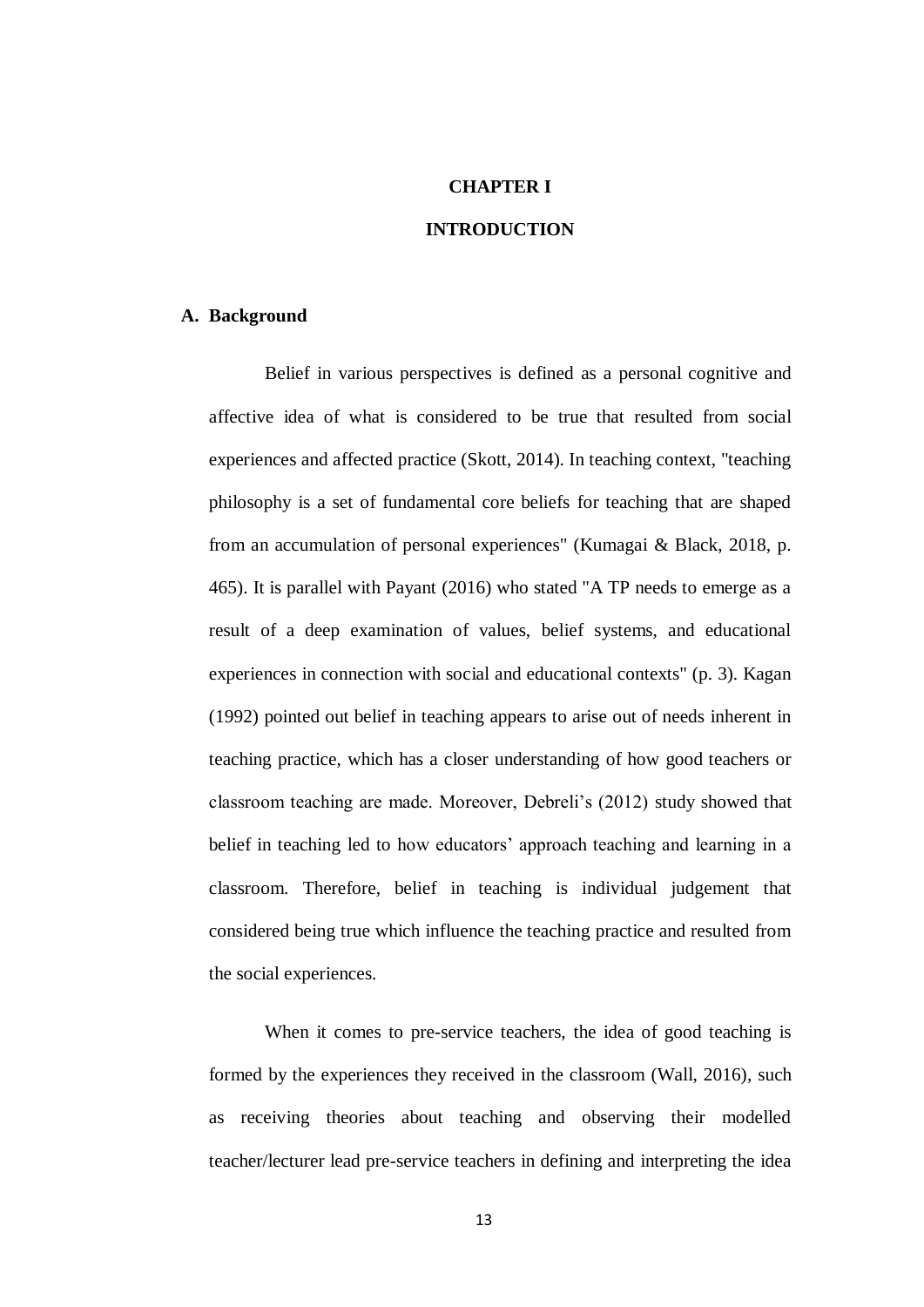of teaching. In teaching EFL context, those experiences arise from the assumption of foreign language teaching-learning that is formed EFL preservice teachers' pedagogical belief (Ding, Ottenbreit-Leftwich, Lu, & Glazewski, 2019). Hence, the pre-service teachers personal social experiences in teaching learning process will be formed the teaching belief which is different between them.

Belief in teaching is relatively constant and connects with the harmonious style of teaching (Kagan, 1992), yet the researchers showed a dynamic, multi-directional relationship between teaching belief and practices (Jenkins, 2011). Therefore, between belief and practice, there are some factors that contribute to the stable or dynamic development of beliefs, those are apprenticeship of observation, knowledge and educational development, teaching experience, and contextual factors (Stergipoulou, 2012).

The four factors of development of belief in teaching are found in teaching practicum. In teaching practicum, pre-service teachers conducted observation to the teaching-learning process, educational policy, curriculum mandate, and social environment. Furthermore, in this program, pre-service teachers taught classes, made lesson plan and assessments. In this program, the pre-service teacher unconsciously implemented their teaching belief into the teaching practice in the classroom. Due to this reason, the teacher training program has been getting an excessive deal of attention from the researchers aiming to understand the relationship between pre-service teacher's belief and teaching programs (Debreli, 2012). In this case, investigating pre-service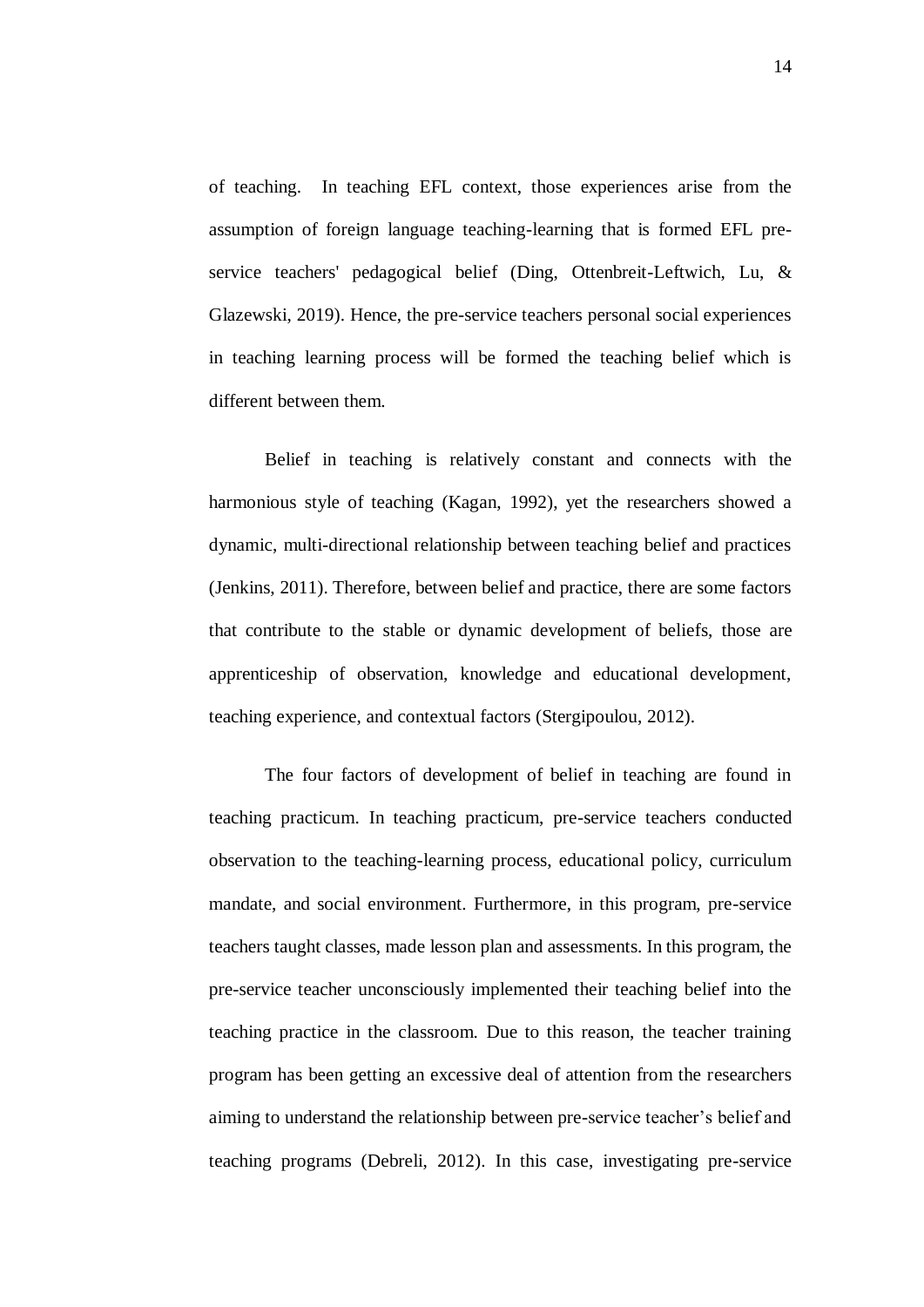teachers' beliefs in teaching after conducting a teaching program has been motivated necessarily due to the teaching program gives pre-service teachers' place to develop their belief in teaching. However, in making a better understanding of belief in teaching, this research endeavours to explore preservice teachers' belief in the context of teaching English as a foreign language.

This case study research aims to investigate the English pre-service teachers' belief in teaching English as a foreign language context in public Junior High School. To reach the goal, this research needed English pre-service teachers as its participant. The result showed the pre-service teachers' belief in teaching practice, including their judgement about teacher roles, teaching method and the effect of students' characteristic toward the method of teaching.

#### **B. Formulation of the Problem**

The research question of this study is "What are pre-service teachers' beliefs in teaching English as Foreign Language in conducting Teaching Practicum at Junior High School?"

## **C. Operational Definitions**

To avoid misunderstanding in defining the terms in this research, the writer defines some terms in this research, as follows: